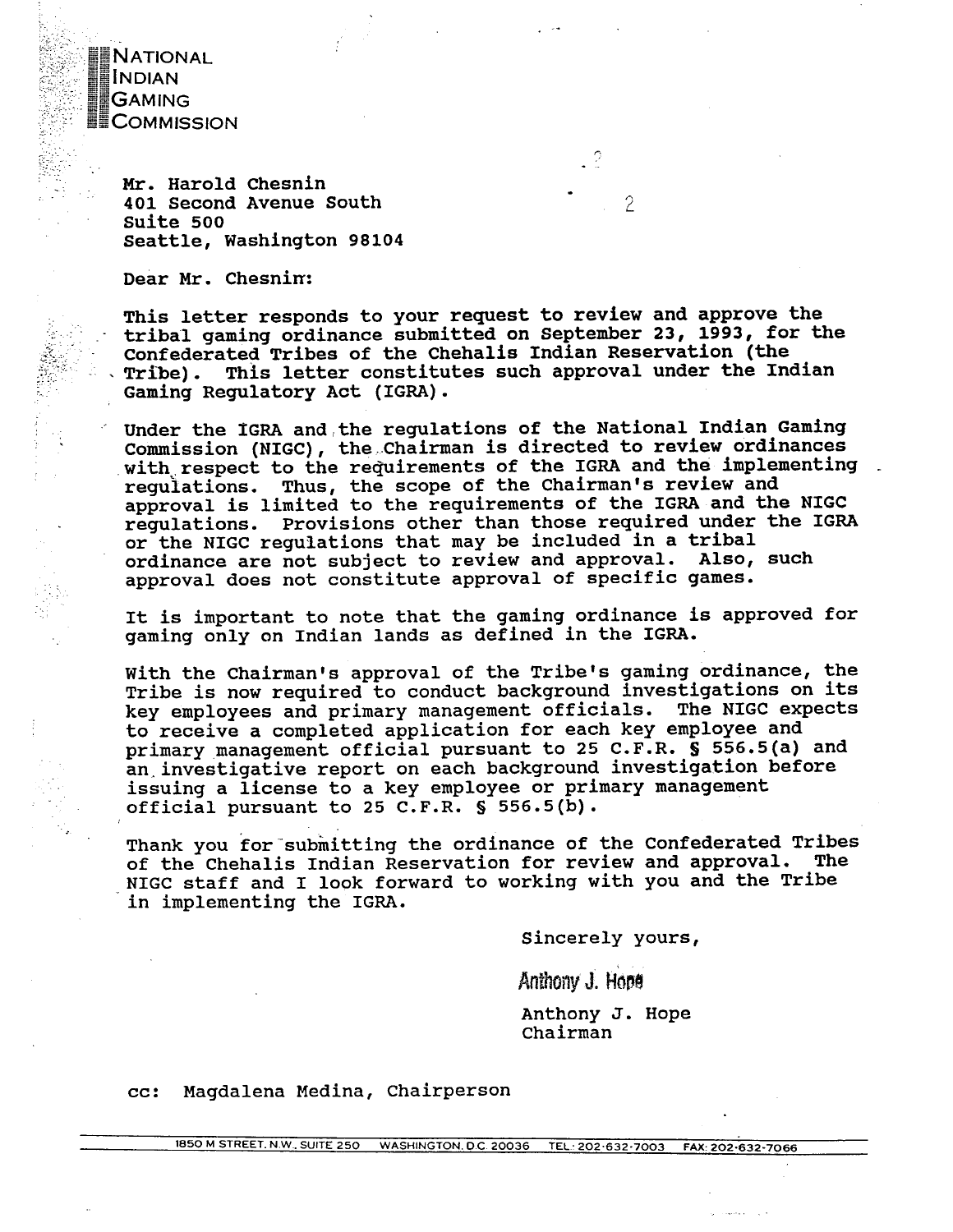

## **CONFEDERhTED TRIBES of the CHEHRLIS RESERVATION**

Resolution Number 1993-29 RE: Gaming Ordinance Approval

WHEREAS: The Business Committee of the Confederated Tribes of the Chehalis Reservation is the duly constituted governing body of the Chehalis Indian Tribe, in accordance with the Constitution and **By-**Laws adopted by the voting members of the Tribe and approved by the Commiseionex **of** Indian Affairs, and

**WHEREAS:** The Business Committee is responsible for protecting and enhancing the social, health, education, and economic well-being of Tribal members, and

WHEREAS: It ie resolved that the Gaming Ordinance with respect to Class **I1** and Claes **I11** Gaming on the Chehalis Indian Reservation is hereby approved and adopted immediately subject to the approval of the National Indian Gaming Commission,

CERTIFICATION: This Resolution, **Numbex** 1993-29, was duly considered and approved at a specially scheduled meeting of the Chehalis Business Committee held Wednesday, September 15th, 1993, at which a quorum was present. The vote being 3 For; *Q*Against with  $\bigcirc$  Abstentions, and with the Chairperson not voting,

**OBUZUA Alonus** Joan M1 are Magdalena Medina

Chairperson

 $\mathscr{O}$ Secretary

**P.O. BOX 536 OAKVILLE, WA. 98568**  AC 206-273-5911 · FAX 206-273-5914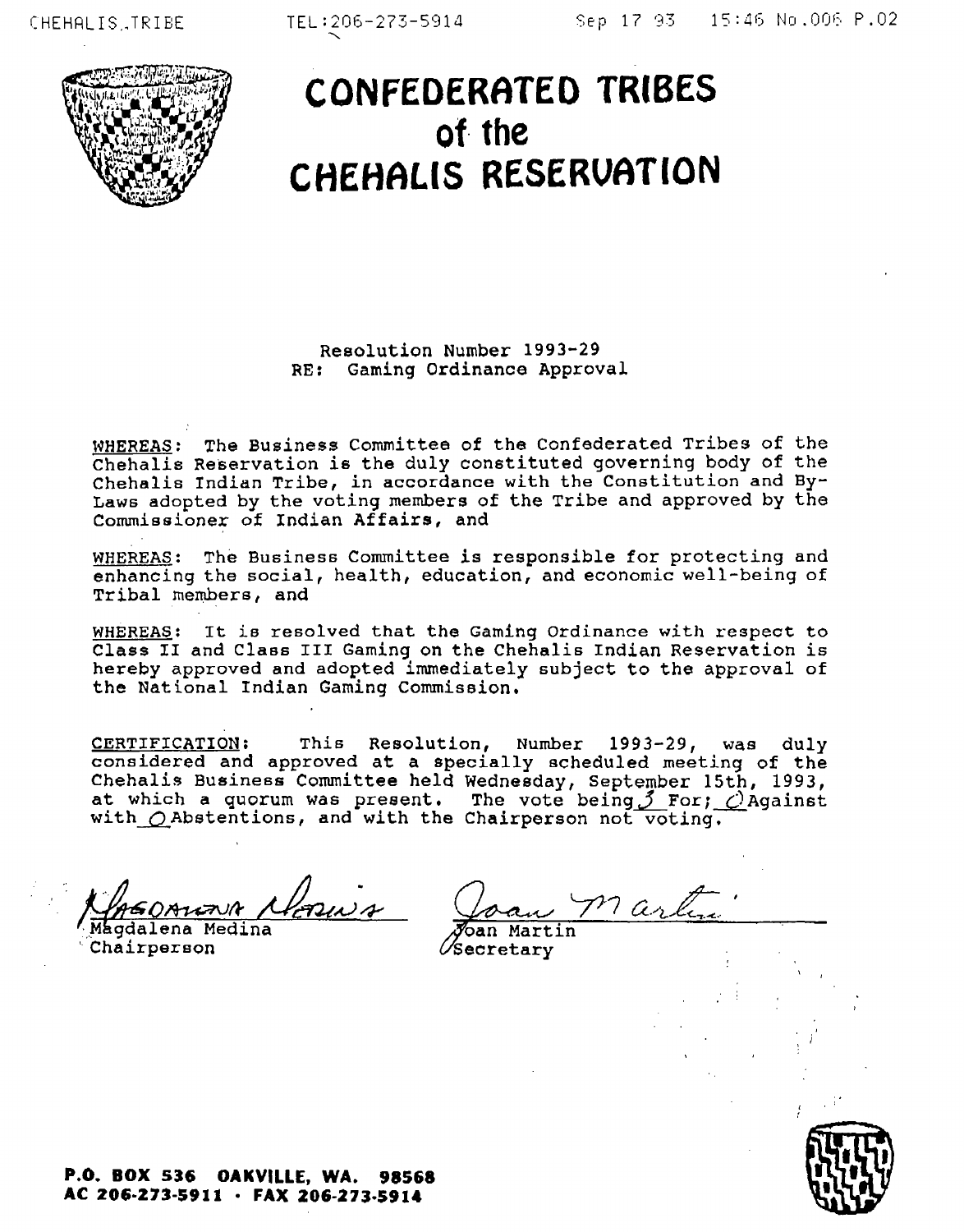## GAMING ORDINANCE OF THE CONFEDERATED TRIBES OF THE CHEHALIS INDIAN RESERVATION

## I. Purpose

The General Council and the Business Committee acting pursuant to the Constitution of the Confederated Tribes of the Chehalis Indian Reservation (hereinafter the "Tribe"), with full power to enact ordinances, and further acting pursuant to the Class I11 Gaming Compact between the Tribe and the State (hereinafter the "Compact") hereby enacts this Gaming Ordinance in order to set the terms for Class I1 and Class I11 gaming operations on tribal lands.

11. Gaming Authorized

A. Class I1 and Class I11 gaming as defined in the Indian Gaming Regulatory Act, P.L. 100-447, 25 U.S.C. §2703(7)(A) and §2703(8), respectively (hereinafter "IGRA") and by the regulations promulgated by the National Indian Gaming Commission at 25 C.F.R. S502.3 (as published in the Federal Register at 57 FR 12382-12393, April 9, 1992) is hereby authorized.

B. Class I gaming, as defined in IGRA is hereby authorized.

111. Ownership of Gaming

The Tribe shall have the sole proprietary interest in and to and responsibility for the conduct of any gaming operation authorized by this ordinance.

IV. Use of Gaming Revenues

A. Net revenues from Class I1 and Class I11 gaming shall be used only for the following purposes:

> 1) To fund Tribal governmental operations and programs;

2) To provide for the general health and welfare of the Tribe and its members;

3) Promote Tribal economic development;

4) To fund the acquisition of lands to be taken into Tribal ownership, whether in fee or in trust: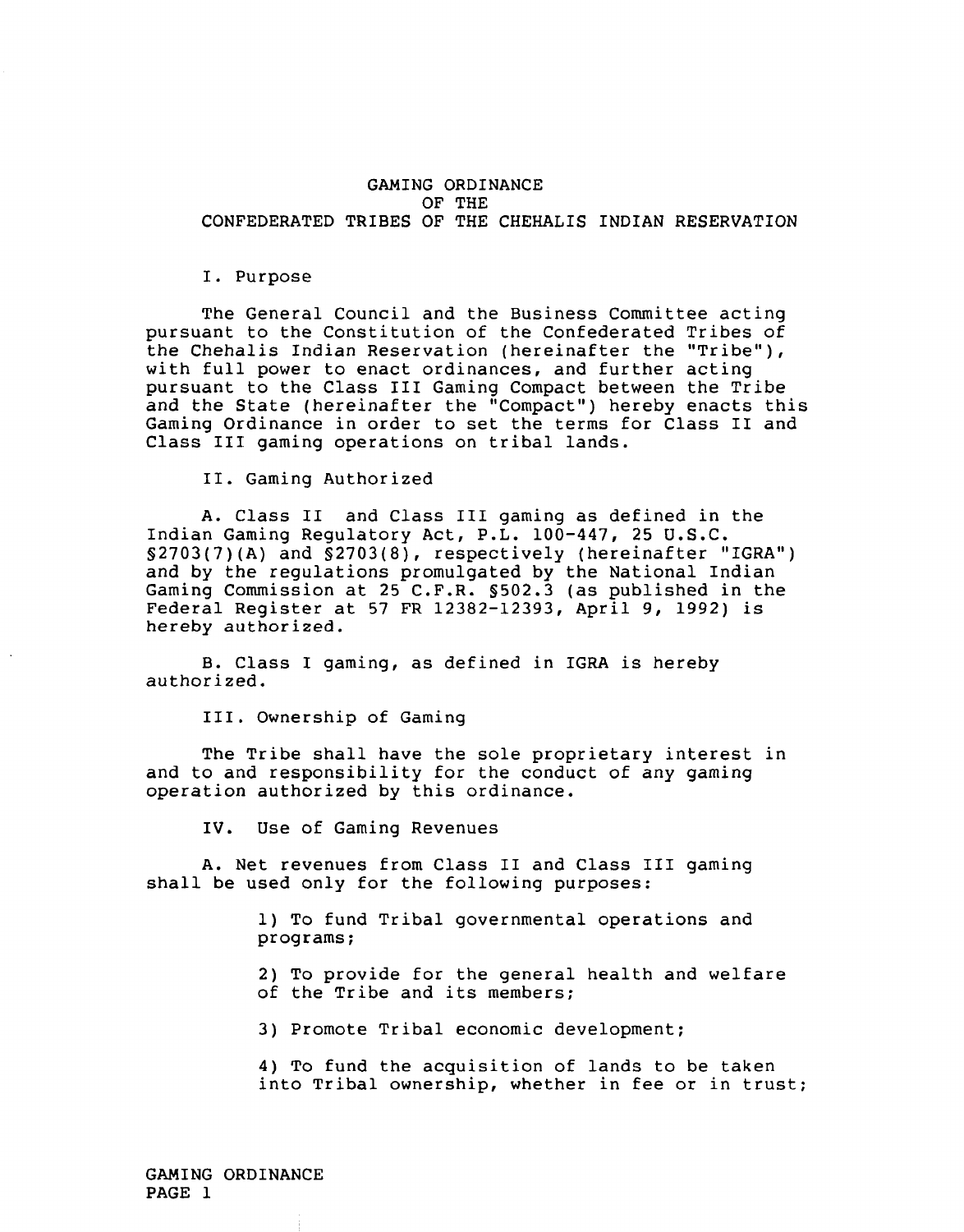5) To promote environmental and natural resource issues effecting the Tribe;

6) To donate to charitable organizations; and / or

7) To help fund operations of local government pursuant to the Compact.

B. In the event that the Tribe shall elect to make per capita payments to individual tribal members, it shall authorize such payments only upon approval in advance of a plan submitted to the Secretary of the Interior pursuant to 25 U.S.C. S2710 (b)(3).

V. Audits

A. The Tribe shall audit all Class **I11** gaming facilities in the manner and pursuant to the terms of the Compact .

B.The Tribe shall cause an independent audit of the gaming operations to be conducted annually and shall submit the resulting audit report(s) to the National Indian Gaming Commission (hereinafter the "Commission").

C. All gaming related contracts that result in the purchase of supplies, services, or concessions in excess of \$25,000.00 per annum, except contracts for professional legal and accounting services, shall be specifically included within the scope of the audit(s) set forth above in v (B).

D. All audits shall include, inter alia, the following information:

- 1) gaming gross income;
- 2) other gross income related to gaming operations;
- 3) prizes or winnings paid;
- 4) operating expenses;
- 5) debt service amortization;
- 6) fees paid, including management fees;
- 7) payments made pursuant to the Compact; and
- 8) distribution to the Tribe.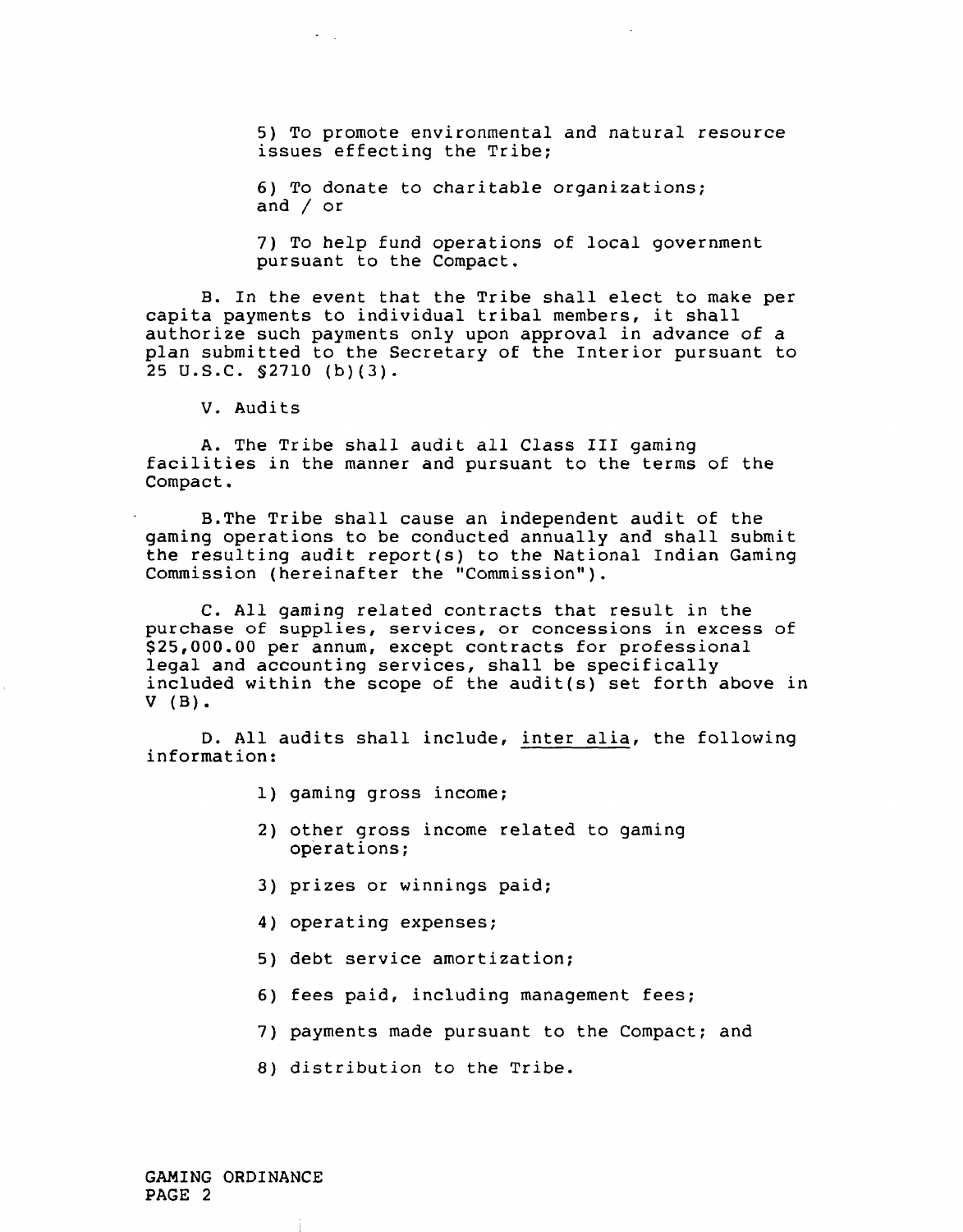VI. Protection of the Environment and Public Health and Safety

A. All Class I1 and / or Class I11 gaming facilities shall be constructed, operated and maintained in a manner that protects the environment and the public health, safety and welfare.

B. All construction of Class I1 and / or Class 111 gaming facilities shall be constructed in conformity with the Uniform Building Code, unless specific variances are obtained from the Tribe.

VII. Licensing Procedures

A. The Tribe shall ensure that the policies and procedures set forth in this Section shall be implemented with respect to key employees and primary management officials employed at any Class I1 and / or Class I11 gaming facility operated on Reservation lands.

B. With respect to Class I11 licensing procedures, the following shall apply:

> 1) Pursuant to the Compact and the terms thereof, which terms are incorporated herein, the State of Washington shall certify all Managers and employees of the Class I11 gaming operation.

2) Unless the Tribe shall determine to rely upon State certification, the Tribe shall also investigate and certify the Managers and employees of the Class I11 gaming operation.

3) In the event of a Tribal investigation, then the provisions with respect to Class I1 investigations shall apply.

4) The Tribe shall license all Class I11 and Class I1 gaming Managers and employees.

C. Class I1 Gaming Key Employees and Primary Management Officials

1) Definitions: For the purposes of this section, the following definitions shall apply:

a) Key Employees means:

- (i) A person who performs one or more of the following functions:
	- (a) Bingo caller
	- (b) Counting Room Supervisor
	- (c) Chief of Security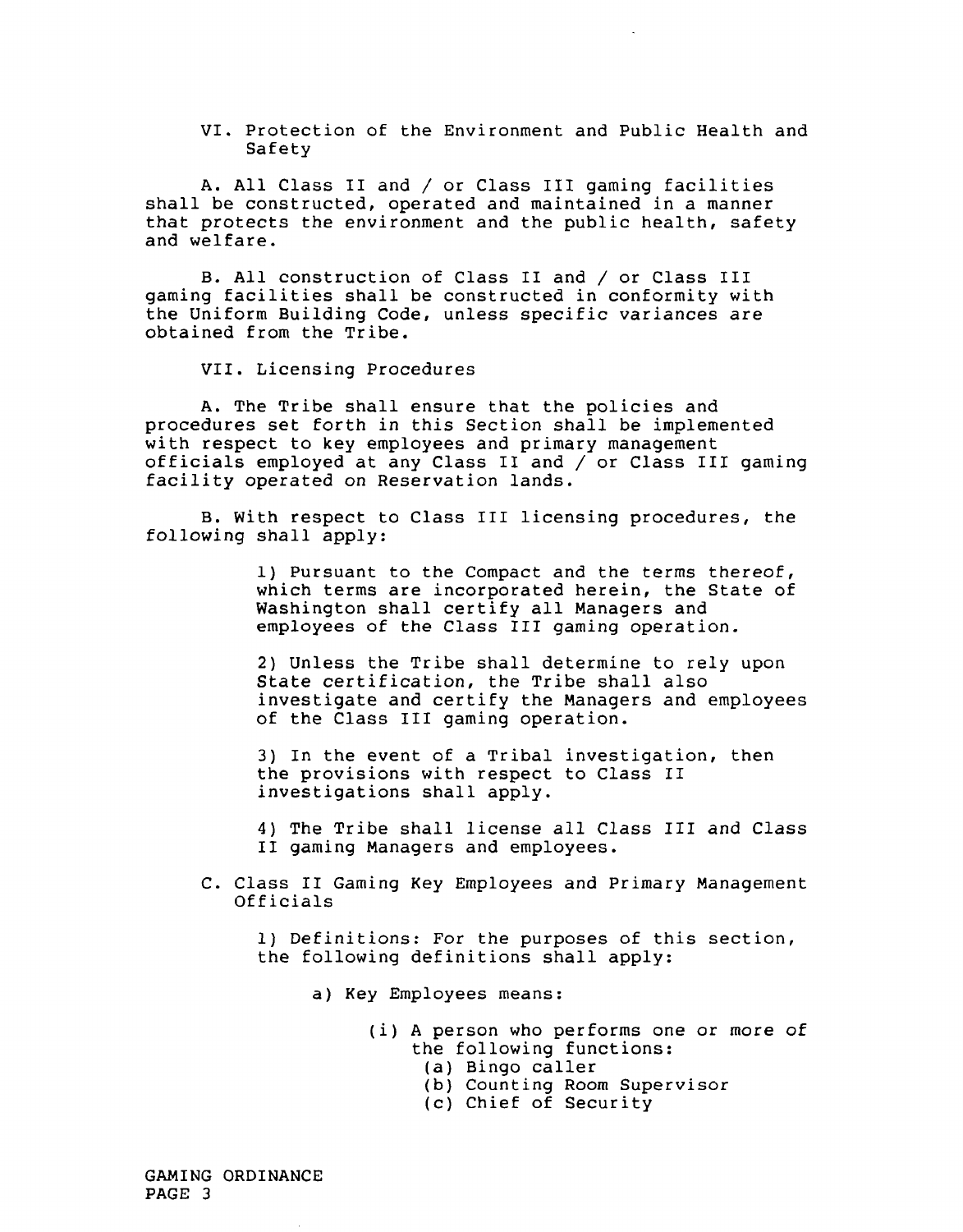- (d) Custodian of gaming supplies or cash
- (e) Floor Manager
- (f) Pit Boss
- (g) Dealer
- (h) Croupier
- (i) Approver of credit
- **(j)** Custodian of gambling devices including persons with access to cash and accounting records within such devices
- (ii) If not otherwise included, any other person whose total cash compensation is in excess of \$50,000 per year; or
- (iii) If not otherwise included, the four most highly compensated persons in the Casino operation.
- b) Primary management official means:
	- (i) The person(s) having management responsibility for a management contract;
	- (ii) Any person who has authority to hire or fire employees or to set up working policy for the gaming operation; or
	- (iii) The chief financial officer or other person who has financial management responsibility.

2) Application forms

a) The following notice shall be placed on the Tribe's application form for a key employee or a primary management official before that form is filled out by the applicant.

"In compliance with the Privacy Act of 1974, the following information is provided: Solicitation of the information on this form is authorized by 25 U.S.C. 2701 et<br>seq. The purpose of the requested information; to determine The purpose of the requested information; to determine the eligibility of individuals to be employed in the Tribe's gaming operation. The information will be used by the National Indian Gaming Commission members and staff who have need for the information in the performance of their official duties. The information may be disclosed to appropriate Federal, Tribal, State, local, or foreign law enforcement and regulatory agencies when relevant to civil, criminal or regulatory investigations or prosecutions or when pursuant to a requirement by the Tribe or the National Indian Gaming Commission in connection with the hiring or firing of an employee, the issuance or revocation of a gaming license or certification, or investigations of activities while associated with the Tribe or its gaming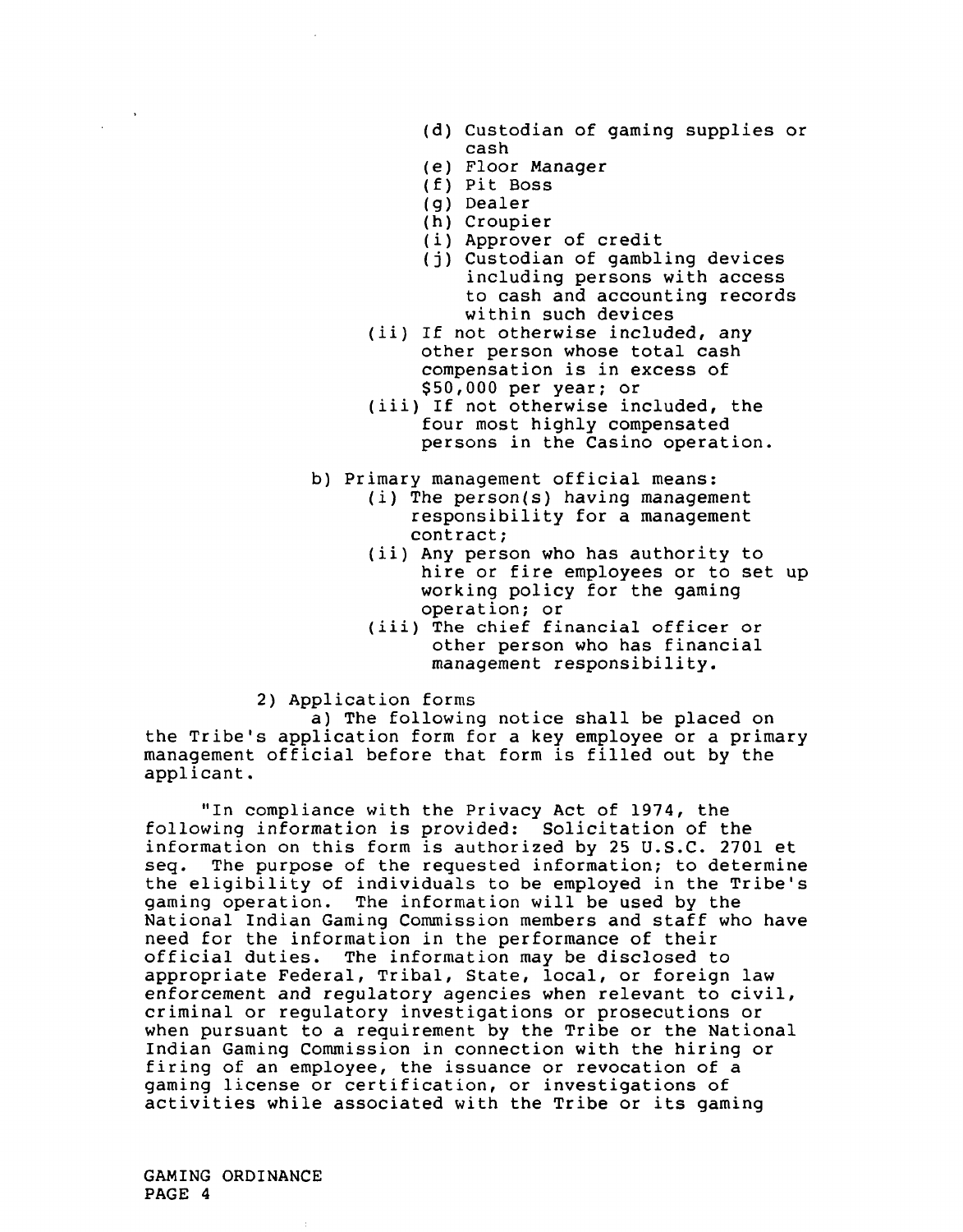operations. Failure to consent to the disclosures indicated in this notice will result in the Tribe's being unable to hire you in a primary management official or key employee position.

The disclosure of your Social Security Number is voluntary. However, failure to supply a SSN may result in errors in processing your application."

b) Any existing key employee or primary management official shall be notified that they shall either complete an application form with the above set forth Privacy Act notice or sign a separate statement containing the said notice and thereby consent to the uses described therein.

c) An additional notice as set forth below shall be included on all Tribal application forms for key employees and primary management officials:

"A false statement on any part of your application may be grounds for not hiring you, or for firing you after you begin work. Also, you may be punished by fine or imprisonment."

(18 U.S.C. 1001)

d) Any existing key employee or primary management official shall be notified that they shall either complete an application form with the above set forth notice regarding false statement in it or sign a separate statement containing the said notice and thereby consent to the uses described therein.

3) Background investigations

a) To the extent that the information is not collected in the State certification process set forth in the Compact, the Tribe shall obtain the following information from each primary management official and each key employee:

(i) Full name, other names (oral or written), social security number(s), birth date, place of birth, citizenship, gender, and all languages spoken or written;

(ii) Eusiness and employment positions held for the last five (5) years, including ownership interests held in those businesses, business and residence addresses and drivers license numbers, all for the last five (5) years;

(iii) The names and current addresses of at least three (3) personal references, including one personal reference who was acquainted with the applicant during each period of residence listed above;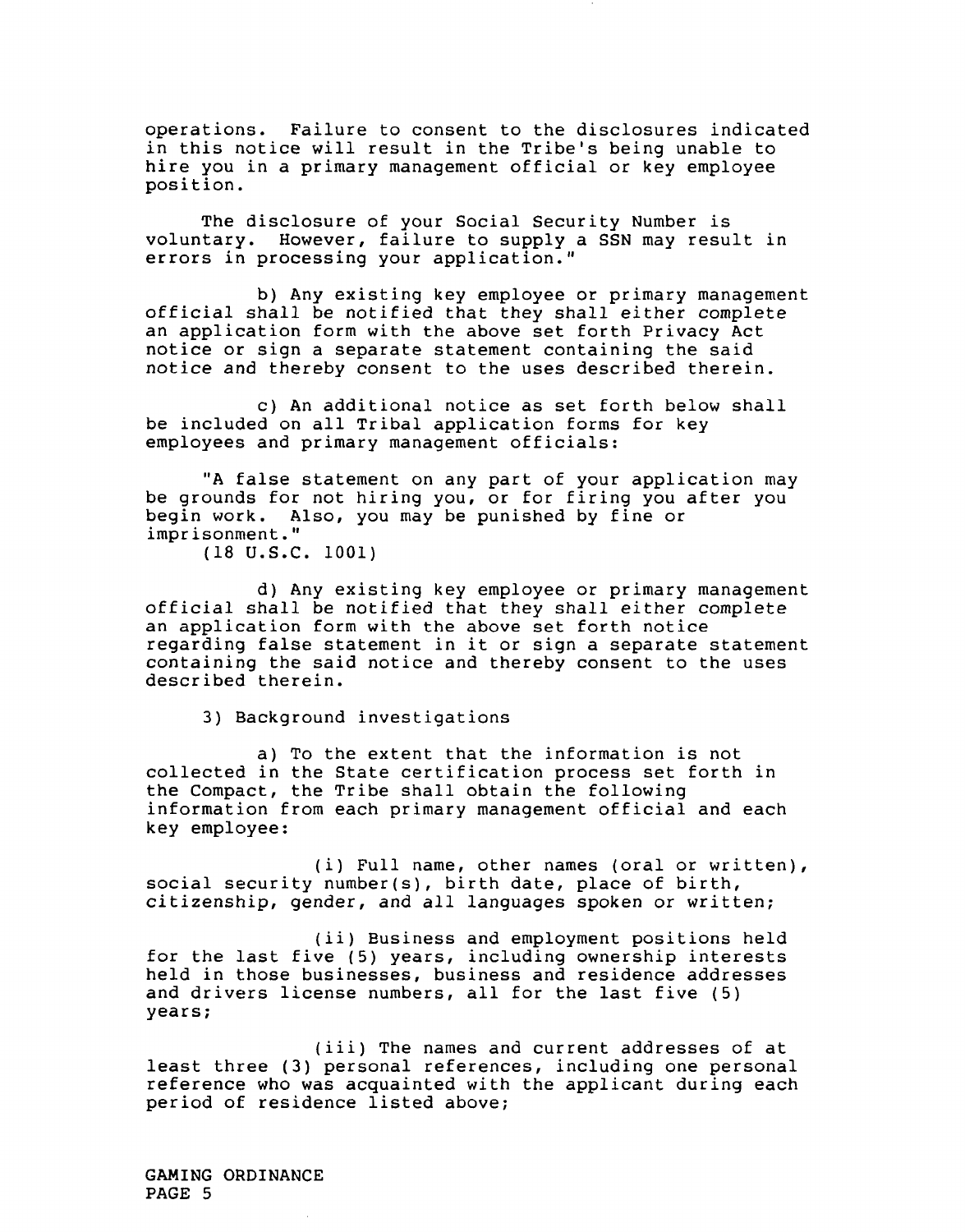(iv) Current business and residence telephone

numbers;

(v) **A** description of any current or previous business relationships with Indian tribes, including ownership interests in those businesses;

(vi) A description of any existing and previous business relationships with the gaming industry generally, including ownership interests in those businesses;

(vii) The name and address of any licensing or regulatory agency with which the person has filed an application for a license or permit related to gaming, whether or not such license or permit was granted;

(viii) For each felony for which there is an ongoing prosecution or a conviction, the charge, the name and address of the court involved and the date and disposition, if any;

(ix) For each misdemeanor conviction or ongoing misdemeanor prosecution (excluding minor traffic violations), within 10 years of the date of the application, the name and address of the court involved and the date and disposition;

(x) For each criminal charge (excluding minor traffic charges), whether or not there is a conviction, if such criminal charge is within 10 years of the date of the application and is not otherwise listed pursuant to the paragraphs set forth above, the criminal charge, the name and address of the court involved and the date and disposition;

(xi) The name and address of any licensing or regulatory agency with which the person has filed an application for an occupational license or permit, whether or not such license or permit was granted;

(xii) A current photograph;

(xiii) Any other information the Tribe deems relevant; and

(xiv) Fingerprints consistent with procedures adopted by the Tribe according to 25 U.S.C. 522.2(h).

b) To the extent that the Tribe does not rely upon the certification provided by the State of Washington, the Tribe shall conduct an investigation sufficient to make a determination under the provisions set forth below. In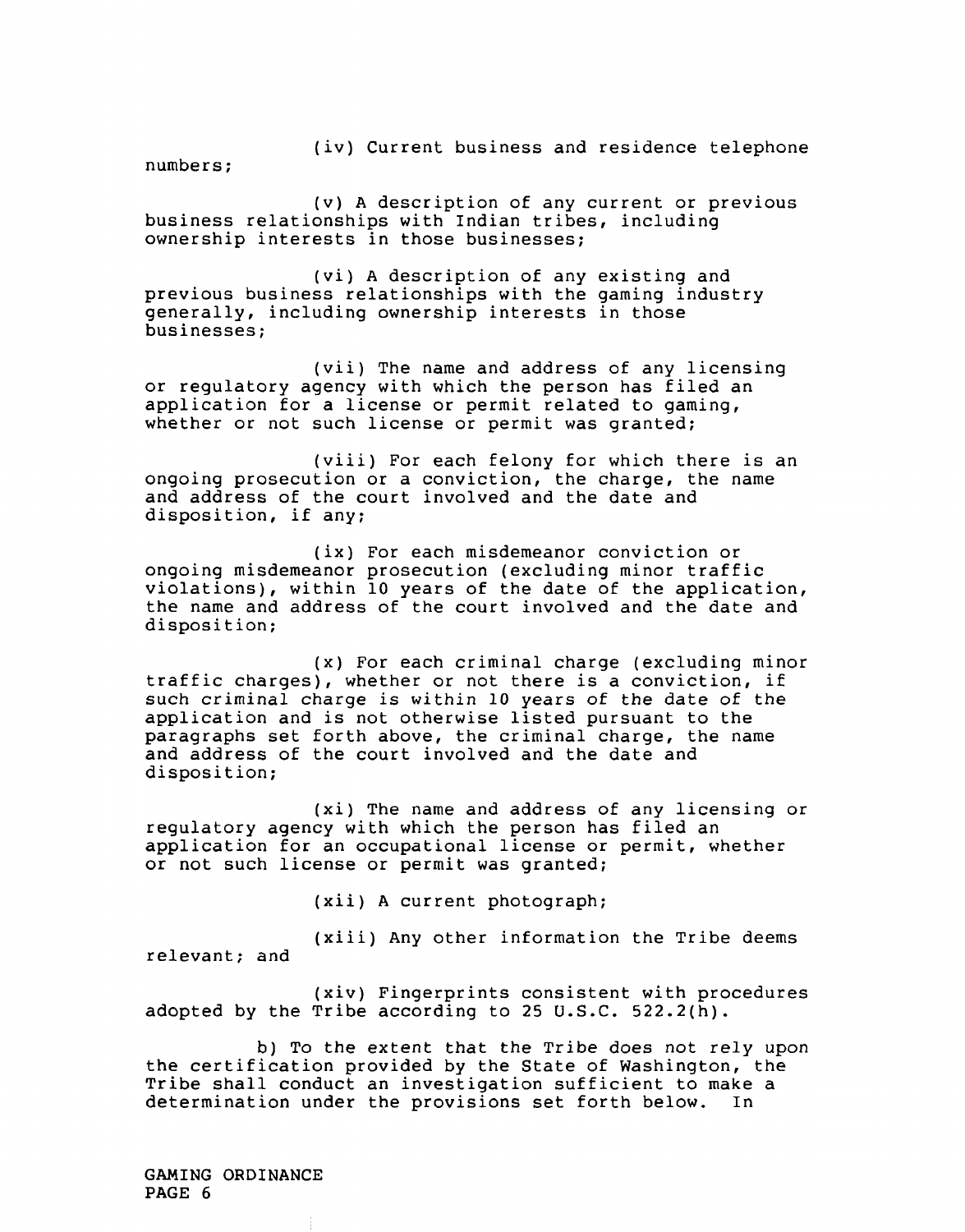conducting a background investigation, the Tribe shall promise to keep confidential the identity of each person interviewed in the course of the investigation.

4) Eligibility Determination

The Tribe shall review a person's prior activities, criminal record, if any, and reputation, habits and associations to make a finding concerning the eligibility of a key employee or primary management official for employment in its gaming operation. If the Tribe determines that the employment of the person poses a threat to the public interest or to the effective regulation of gaming, or creates or enhances dangers of unsuitable, unfair or illegal practices and methods and activities in the conduct of gaming, then the Tribal gaming operation(s) shall not employ that person as a key employee or a primary management official.

5) Procedures for Forwarding Applications and Reports for Key Employees and Primary Management Officials to the National Indian Gaming Commission.

a) When a key employee or a primary management official begins work at a gaming operation authorized by this Ordinance, the Tribe shall forward to the National Indian Gaming Commission a completed application for employment and conduct the background investigation and determination set forth above.

b) The Tribe shall forward the report set forth below to the National Indian Gaming Commission within 60 days after an employee begins work or within 60 days of the approval of this Ordinance by the Chairman of the National Indian Gaming Commission.

c) The gaming operation(s) shall not employ as a key employee or primary management official a person who does not have a license after 90 days.

6) Report to the National Indian Gaming Commission.

a) Pursuant to the procedures set out above, the Tribe shall prepare and forward to the National Indian Gaming Commission an investigative report on each background investigation. An investigative report shall include the following:

(i) Steps taken in conducting a background investigation.

- (ii) Results obtained.
- (iii) Conclusions reached.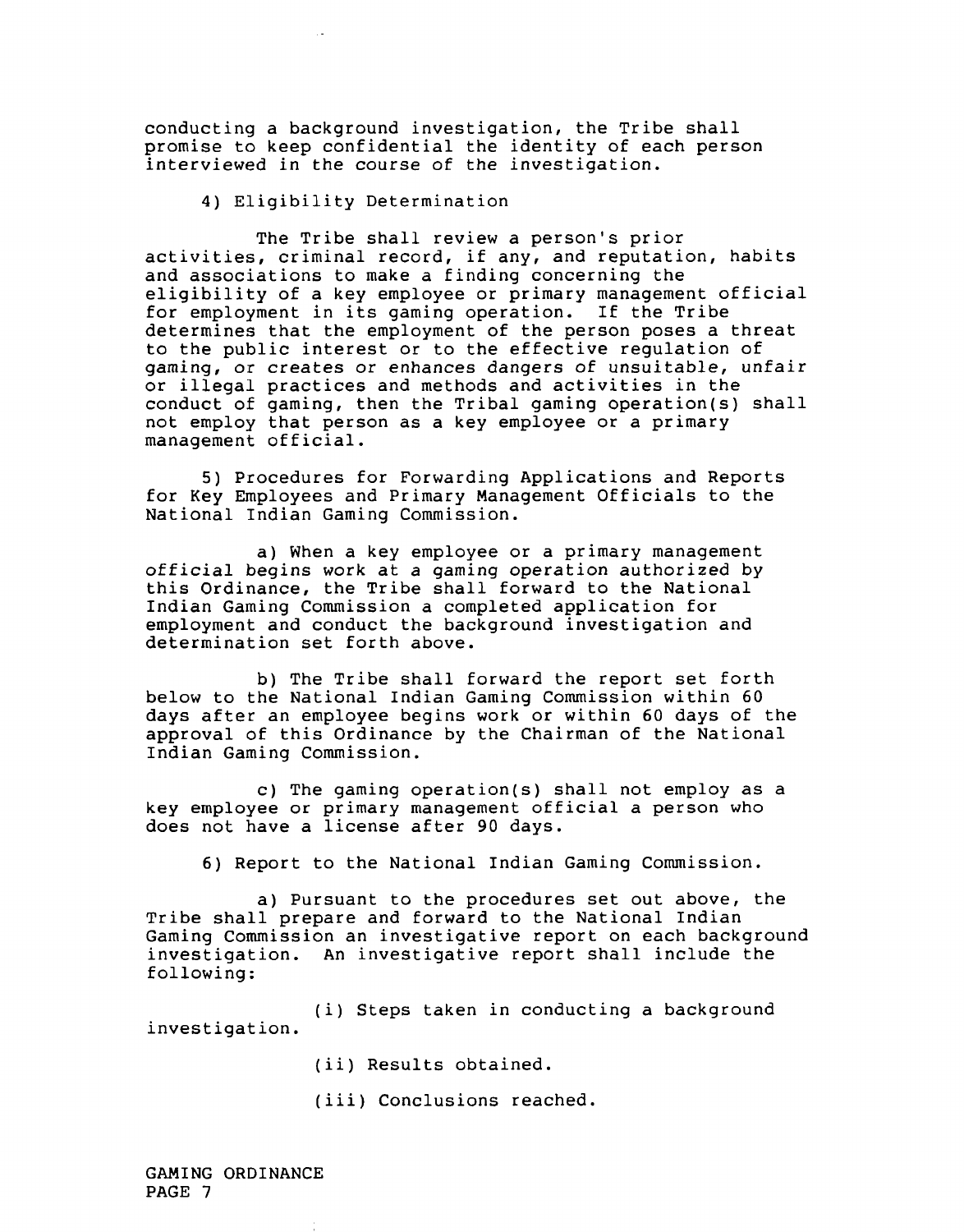(iv) The bases for the conclusions.

b) The Tribe shall submit a copy of the eligibility determination along with the report.

c) If a license is not issued to an applicant, the Tribe shall notify the National Indian Gaming Commission and forward copies of its eligibility determination and investigative report to the National Indian Gaming Commission for inclusion in the Individual Records System.

d) With respect to key employees and primary management officials, the Tribe shall retain applications for employment and reports of background investigations for inspection by the Chairman of the Commission or his / her designee for no less than three (3) years from the date of the termination of employment.

7) Granting a Gaming License

a) If, within a thirty (30) day period after the National Indian Gaming Commission receives a report, the Commission notifies the Tribe that it has no objection to the issuance of a license pursuant to the license application filed by a key employee or primary management official, the Tribe may issue a license to such applicant.

b) The Tribe shall respond to a request for additional information from the Chairman of the Commission concerning any key employee or primary management official. Such a request shall suspend the 30 day period set forth above until the Chairman has received the information requested.

c) If, within the thirty (30) day period, the Commission provides the Tribe with a statement itemizing objections to the issuance of a license, the Tribe shall reconsider the application, taking into account the objections. The Tribe shall then make a final decision as to whether to issue a license to the applicant.

8) License Suspension.

a) If, after the issuance of a gaming license, the Tribe receives from the National Indian Gaming Commission reliable information indicating that a key employee or primary management official is not eligible for employment, the Tribe shall suspend such license and shall notify in writing the licensee of the suspension and the proposed revocation.

b) The Tribe shall notify the licensee of a time and place for a hearing on the proposed revocation.